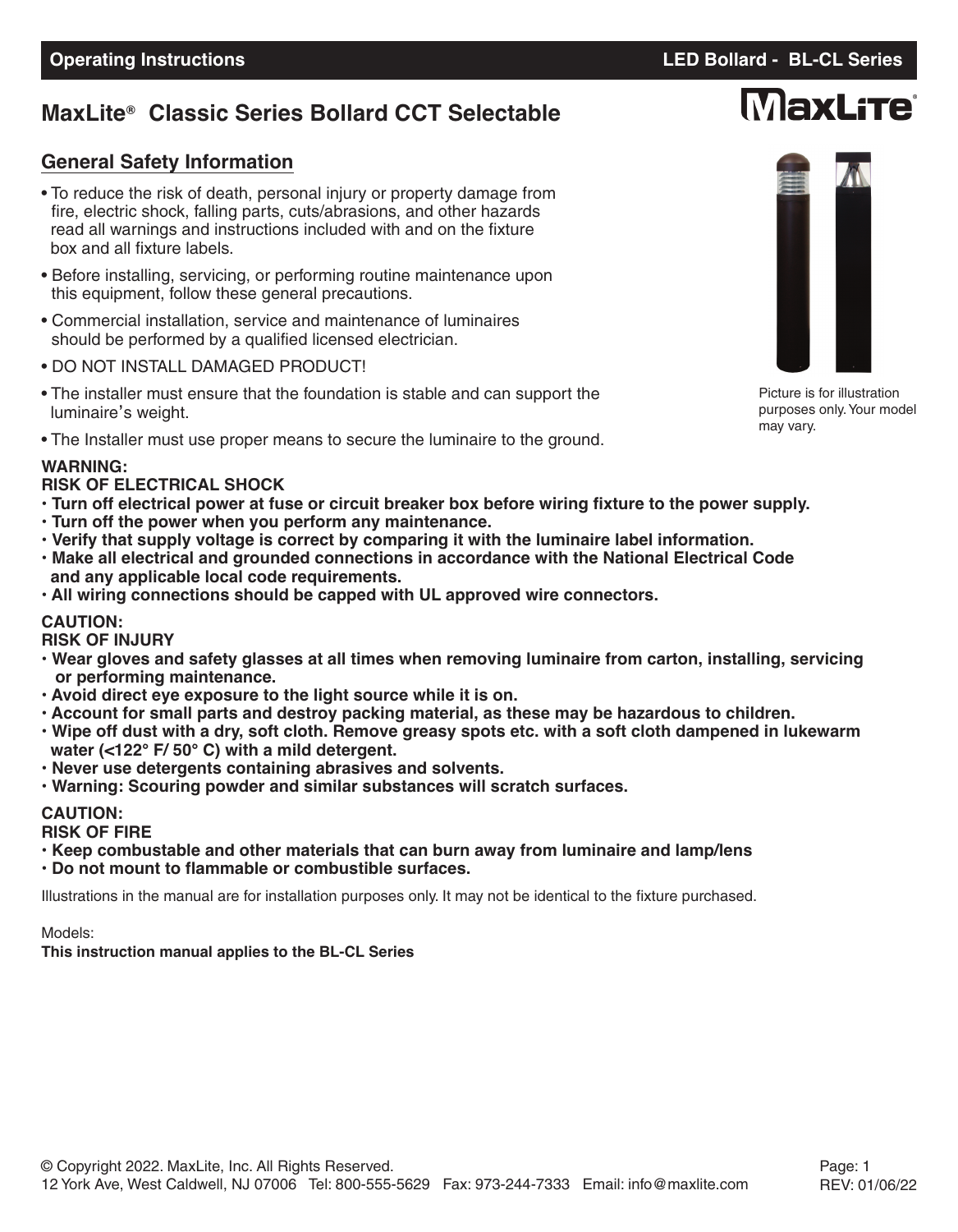# **MaxLite<sup>®</sup> Classic Series Bollard CCT Selectable**

**LED BOLLARD**

## **General Wiring Diagram**

**CAUTION:** Turn off electrical power at fuse or circuit breaker box before wiring fixture to the power supply.

| Supply Line           |                         | <b>Black Wire</b>       |
|-----------------------|-------------------------|-------------------------|
| <b>Supply Neutral</b> | $\mathbb O$ $\mathbb O$ | <b>White Wire</b>       |
| Supply Ground         | $\circledcirc$<br>⊕     | Yellow-Green/Green Wire |
| $0-10V$ Dim+          | (I)<br>⊕                | <b>Purple Wire</b>      |
| 0-10V Dim-            | AD.<br>Œ                | Pink Wire               |
| <b>12V DC</b>         | ⋒                       | <b>Yellow Wire</b>      |
|                       |                         |                         |

## **Round Bollard Preparation**

**Installing Round Bollard**

anchor bolts in concrete.

(**Fig 4**)

**1.** Remove the luminaire shaft (**Fig 1**), the luminaire head (**Fig 1**) and accessories (**Fig 2**) from the carton and inspect luminaire for damage. Do not install a damaged luminaire.

**1.** Prepare site. Get the anchor bolt carrier assembled as shown in **Fig 3** and use it to determine placement of

**2.** Ensure that concrete base is suitable for the bollard load.

**3.** Install three anchor bolts into concrete as per attached drawing, having at least 1-1/2~2" protruding from concrete with threads free and clear of debris and dirt.

**4.** Lay the fixture shaft down by the side of the installed anchor bolts. Keep the wires connected. (**Fig 6**)

**Note:** The accessories box is located inside the shaft box.



**Operating Instructions LED Bollard - BL-CL Series**

# MaxLite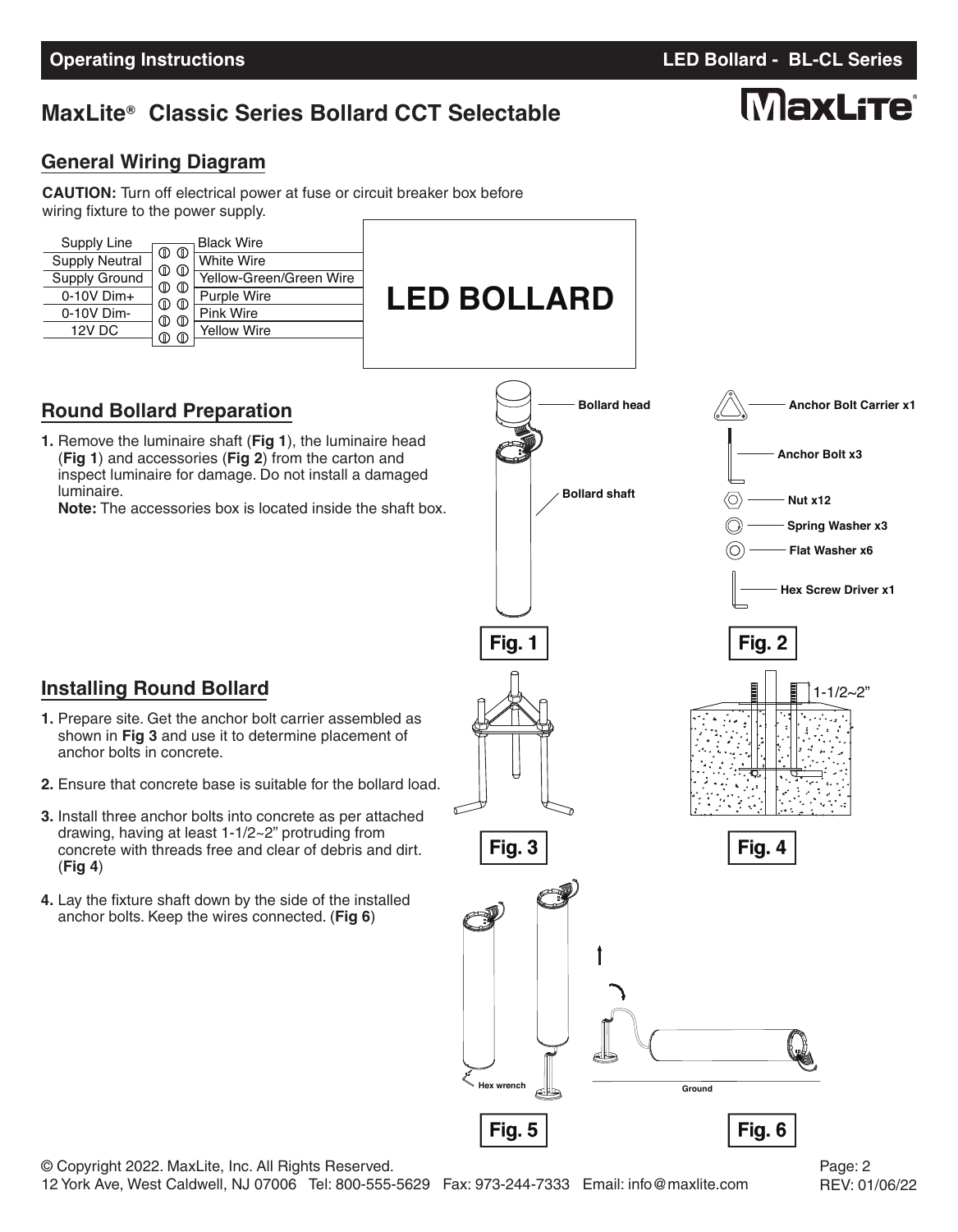## **MaxLite<sup>®</sup> Classic Series Bollard CCT Selectable**

# **MaxLite**

## **Installing Round Bollard (Continued)**

- **5.** Place bollard base plate over anchor bolts and tighten nuts securing the base plate to the foundation. (**Fig 7**)
- **6.** As the wires shown on **Fig 7** will not be disconnected during installation, so please double check to make sure they are properly connected after the base installation. **Note:** Add foam or silicon at the bottom of the base to

help prevent water damage.

- **7.** Connect the fixture head to the shaft via the connectors. (**Fig 8**)
- **8.** Set the desired CCT (**Fig 9**) by the switches. **Note:** Default Setting— 5000K
- **9.** Tighten the set screws x3 with hex wrench. (**Fig 10**), Installation is completed, connect to main power to operate the fixture

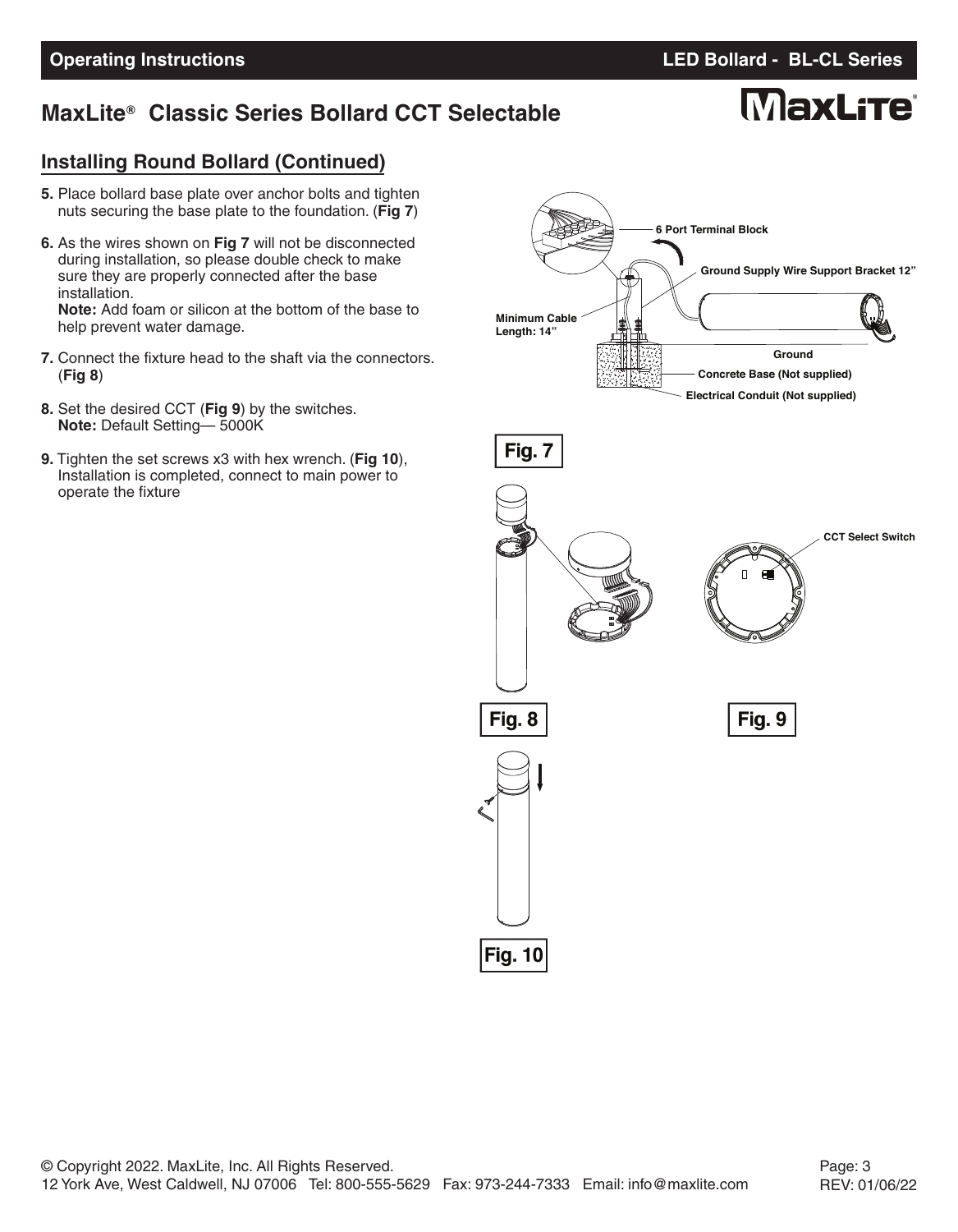# **MaxLite Classic Series Bollard CCT Selectable ®**

## **General Wiring Diagram**

**CAUTION:** Turn off electrical power at fuse or circuit breaker box before wiring fixture to the power supply.

| <b>Black Wire</b><br>Supply Line<br>$\mathbb{O}$ $\mathbb{O}$<br>White Wire<br><b>Supply Neutral</b><br>$\mathbb{O}$<br>Yellow-Green/Green Wire<br>Supply Ground<br>$\mathbb{O}$ $\mathbb{O}$<br>$0-10V$ Dim+<br>Purple Wire<br>$\mathbb{O}$ $\mathbb{O}$<br>0-10V Dim-<br><b>Pink Wire</b><br>$\circledcirc$<br>$^{\circ}$<br>12V DC<br>Yellow Wire<br>$\mathbb O$ $\mathbb O$ | <b>LED BOLLARD</b>                          |                                                                                                                                                                |
|---------------------------------------------------------------------------------------------------------------------------------------------------------------------------------------------------------------------------------------------------------------------------------------------------------------------------------------------------------------------------------|---------------------------------------------|----------------------------------------------------------------------------------------------------------------------------------------------------------------|
| <b>Square Bollard Preparation</b><br>1. Remove the luminaire shaft, head (Fig 1) and accessories<br>(Fig 2) from the carton and inspect luminaire for damage.<br>Do not install a damaged luminaire.<br>Note: The accessories box is located inside the shaft box.                                                                                                              | <b>Bollard head</b><br><b>Bollard shaft</b> | <b>Anchor Bolt Carrier x1</b><br>Nut x16<br>0<br><b>Spring Washer x4</b><br>(O<br><b>Flat Washer x8</b><br><b>Anchor Bolt x4</b><br><b>Hex Screw Driver x1</b> |
| <b>Installing Square Bollard</b>                                                                                                                                                                                                                                                                                                                                                | <b>Fig. 1</b>                               | Fig. 2<br>l<br>I<br>$1 - 1/2 - 2"$                                                                                                                             |

- **1.** Prepare site. Get the anchor bolt carrier assembled as shown in **Fig 3** and use it to determine placement of anchor bolts in concrete.
- **2.** Ensure that concrete base is suitable for the bollard load.
- **3.** Install three anchor bolts into concrete as per attached drawing, having at least 1-1/2~2" protruding from concrete with threads free and clear of debris and dirt. (**Fig 4**)
- **4.** Disassemble the fixture by loosening the set screws x3 with hex wrench. (**Fig 5**)
- **5.** Lay the fixture down by the side of the installed anchor bolts. Keep the wires connected. (**Fig 6**)



# **MaxLite**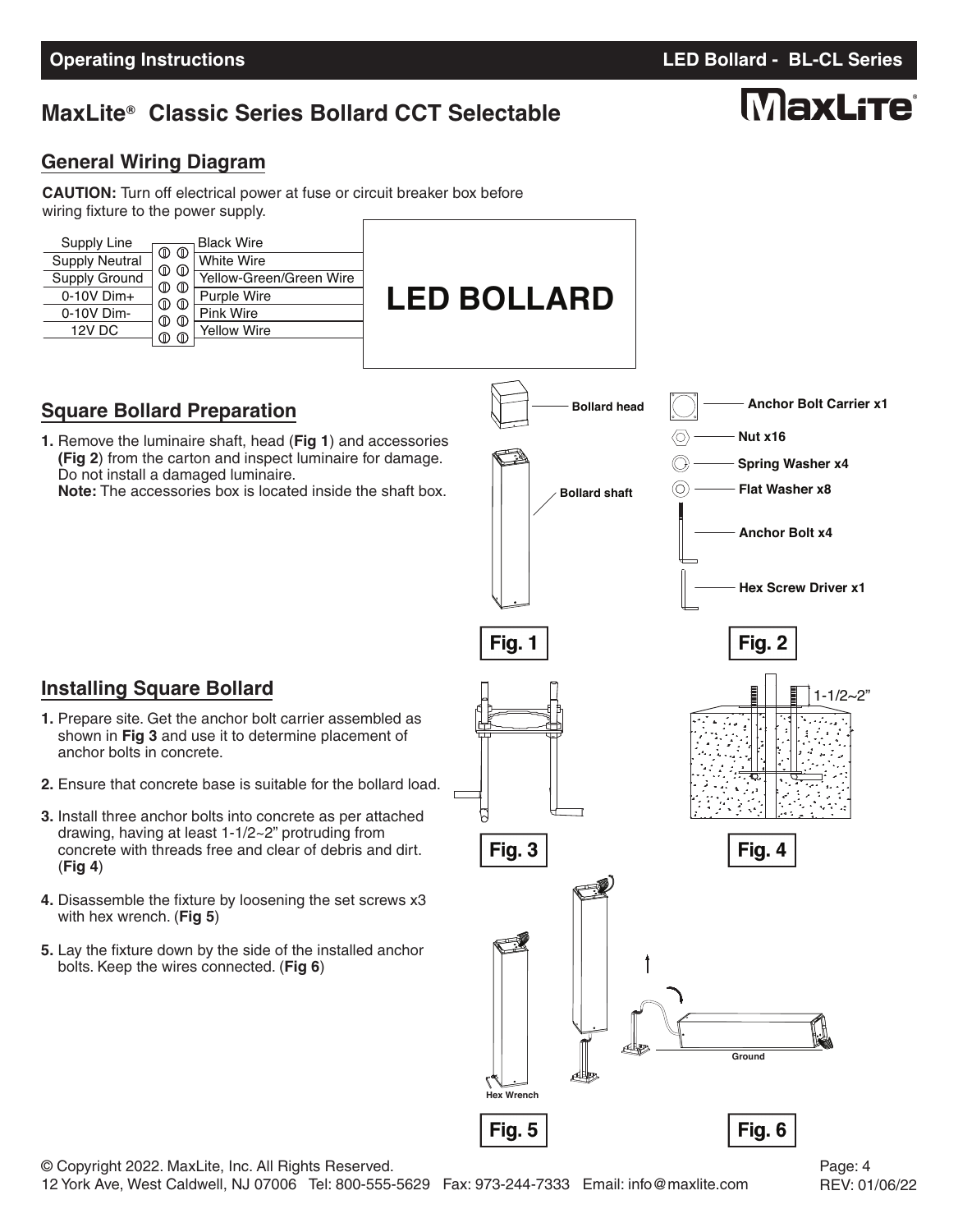## **MaxLite<sup>®</sup> Classic Series Bollard CCT Selectable**

# **MaxLite**

### **Installing Square Bollard (Continued)**

- **6.** Place bollard base plate over anchor bolts and tighten nuts securing the base plate to the foundation. (**Fig 7**)
- **7.** As the wires shown on **Fig 7** will not be disconnected during installation, so please double check to make sure they are properly connected after the base installation. **Note:** Add foam or silicon at the bottom of the base to

help prevent water damage.

- **8.** Connect the fixture head to the shaft via the connectors. (**Fig 8**)
- **9.** Set the desired CCT (**Fig 9**) by the switches. **Note:** Default Setting— 5000K
- **10.** Tighten the set screws x3 with hex wrench. (**Fig 10**), Installation is completed, connect to main power to operate the fixture